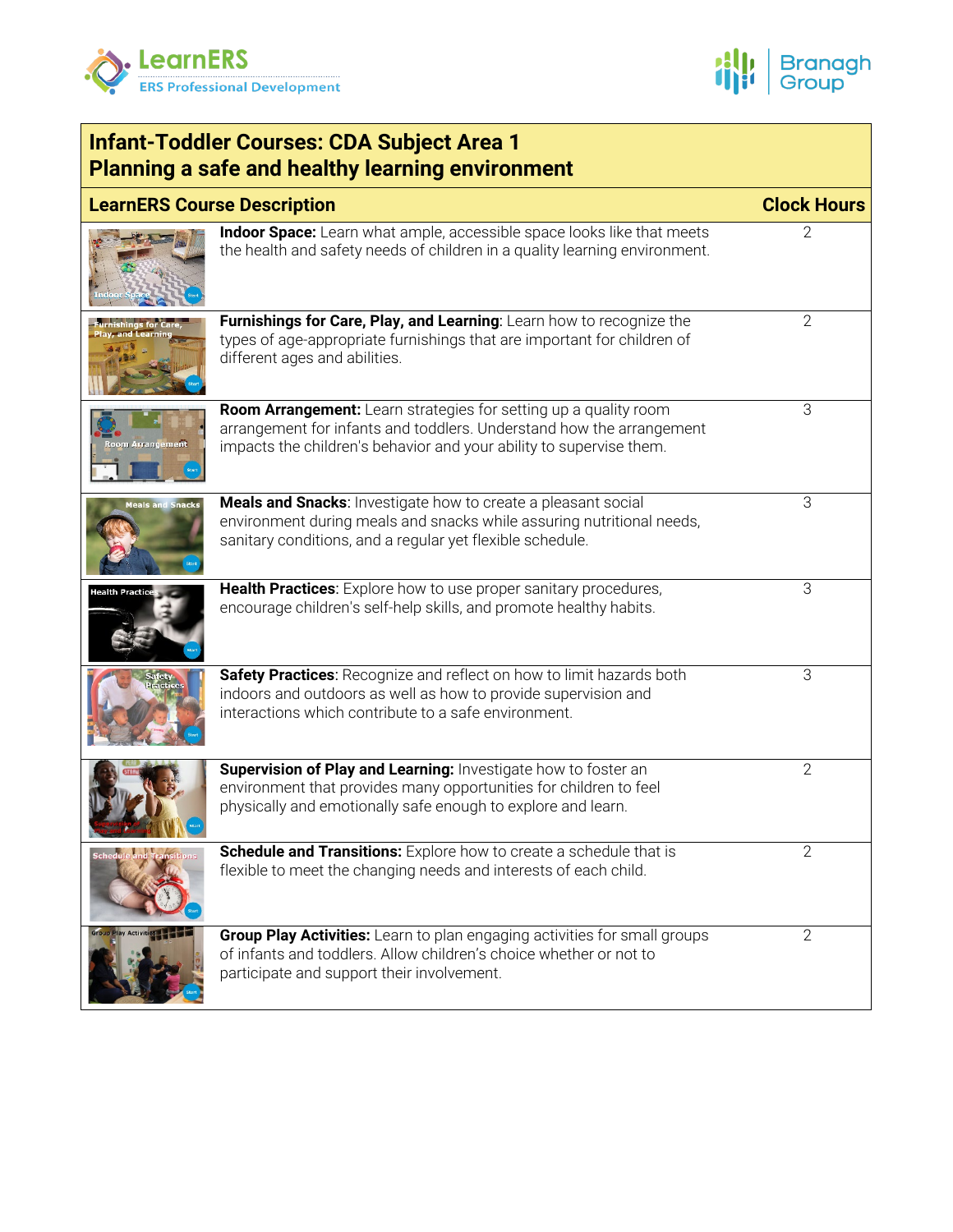



| <b>Infant-Toddler Courses: CDA Subject Area 2</b><br>Advancing children's physical and intellectual development |                                                                                                                                                                                                                                                                                    |                    |  |  |
|-----------------------------------------------------------------------------------------------------------------|------------------------------------------------------------------------------------------------------------------------------------------------------------------------------------------------------------------------------------------------------------------------------------|--------------------|--|--|
|                                                                                                                 | <b>LearnERS Course Descriptions</b>                                                                                                                                                                                                                                                | <b>Clock Hours</b> |  |  |
|                                                                                                                 | Talking with Children: Investigate ways to talk about activities and routines<br>to expose children to the rhythm and pattern of spoken language as well as<br>help them learn to connect words to things and people around them.                                                  | 2                  |  |  |
|                                                                                                                 | <b>Encouraging Vocabulary Development:</b> Identify ways to provide a learning<br>rich environment that includes use of a wide range of descriptive words and<br>experiences which create opportunities for infants and toddlers to be<br>exposed to new vocabulary.               | 3                  |  |  |
| <b>Responding to Children's</b><br>Communicati                                                                  | Responding to Children's Communication: Recognize the importance of<br>providing a positive response and interest in infants and toddlers<br>communication as well as ways to add words and ideas to their<br>communication.                                                       | $\mathbf{2}$       |  |  |
|                                                                                                                 | Staff Use of Books with Children: Identify ways to use books that will<br>engage and appropriately support infants and toddlers emerging language<br>development.                                                                                                                  | $\overline{2}$     |  |  |
| ging Cl                                                                                                         | <b>Encouraging Children's Use of Books:</b> Explore ways to provide a learning<br>rich environment with a wide selection of books that infants and toddlers<br>can easily reach and use, no matter their age or developmental stage and<br>that are accessible throughout the day. | $\mathbf{2}$       |  |  |
| <b>Fine Motor</b>                                                                                               | Fine Motor: Explore ways to provide a learning rich environment with a wide<br>selection of appropriate fine motor materials while creating a climate where<br>independent use of materials is supported based on the age and<br>developmental needs of each child.                | 3                  |  |  |
| Art                                                                                                             | Art: Explore what it means to introduce age-appropriate art materials and<br>encourage individual expression while providing attentive supervision based<br>on the ages and abilities of the infants and toddlers in your care.                                                    | $\mathbf{2}$       |  |  |
| <b>Music and Movement</b>                                                                                       | Music and Movement: Investigate a variety of ways to explore music and<br>provide a learning rich environment with age-appropriate musical<br>instruments and toys for children.                                                                                                   | 3                  |  |  |
| <b>Blocks</b>                                                                                                   | <b>Blocks:</b> Explore the types of blocks and accessories, the space for building,<br>and ways you can support the infants and toddlers' curiosity, reasoning, and<br>problem solving through quality block play experiences.                                                     | $\mathbf{2}$       |  |  |
|                                                                                                                 | <b>Dramatic Play:</b> Explore types of quality pretend play that allow children to<br>make decisions about materials and play scenarios that grow brain<br>pathways toward the development of creativity, self-regulation, and<br>cooperation with others.                         | 3                  |  |  |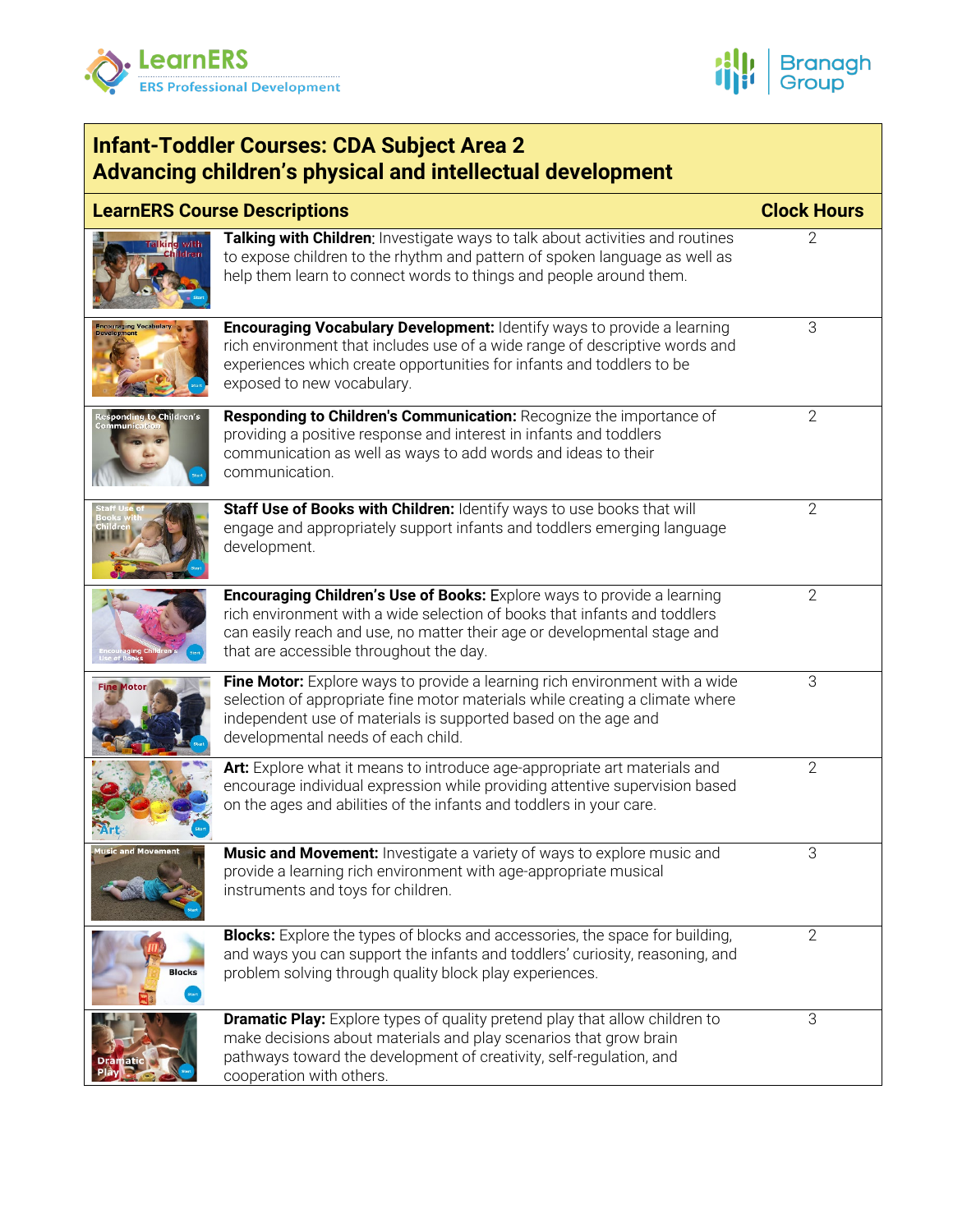



| <b>Infant-Toddler Courses: CDA Subject Area 2</b><br>Advancing children's physical and intellectual development |                                                                                                                                                                                                                                                                                                                                |                    |  |  |
|-----------------------------------------------------------------------------------------------------------------|--------------------------------------------------------------------------------------------------------------------------------------------------------------------------------------------------------------------------------------------------------------------------------------------------------------------------------|--------------------|--|--|
| <b>LearnERS Course Descriptions</b>                                                                             |                                                                                                                                                                                                                                                                                                                                | <b>Clock Hours</b> |  |  |
| <b>Nature and Science</b>                                                                                       | <b>Nature and Science:</b> Explore the organization of realistic, age-appropriate<br>nature/science materials and appropriate accessibility for varying ages and<br>abilities. Learn strategies for how to show concern for, and draw infants and<br>toddlers' attention to nature, and talk to them about nature and science. | 2                  |  |  |
| <b>Math and Number</b>                                                                                          | Math and Number: Learn how to create a playful, math-rich environment for<br>infants and toddlers. Explore a variety of appropriate math materials that<br>help shape and build their mathematical thinking.                                                                                                                   | 3                  |  |  |
| <b>Appropriate</b><br><b>Use of</b><br><b>Technology</b>                                                        | Appropriate Use of Technology: How old must children be before use of<br>technology with active adult supervision is considered appropriate? Learn<br>the answer in this course as well as what technology use looks like in a<br>quality classroom.                                                                           | 2                  |  |  |
| <b>Gross Motor Play &amp;</b><br>Supervision                                                                    | Gross Motor Play and Supervision: Identify types of appropriate gross<br>motor space and equipment and learn the importance of your interactions<br>to support instruction and supervision for infants and toddlers.                                                                                                           | 3                  |  |  |
|                                                                                                                 | Free Play: Learn how to create a free play environment where the children<br>make choices, follow their interests, are socially interactive, and explore<br>ideas that are appropriate for their age.                                                                                                                          | 2                  |  |  |